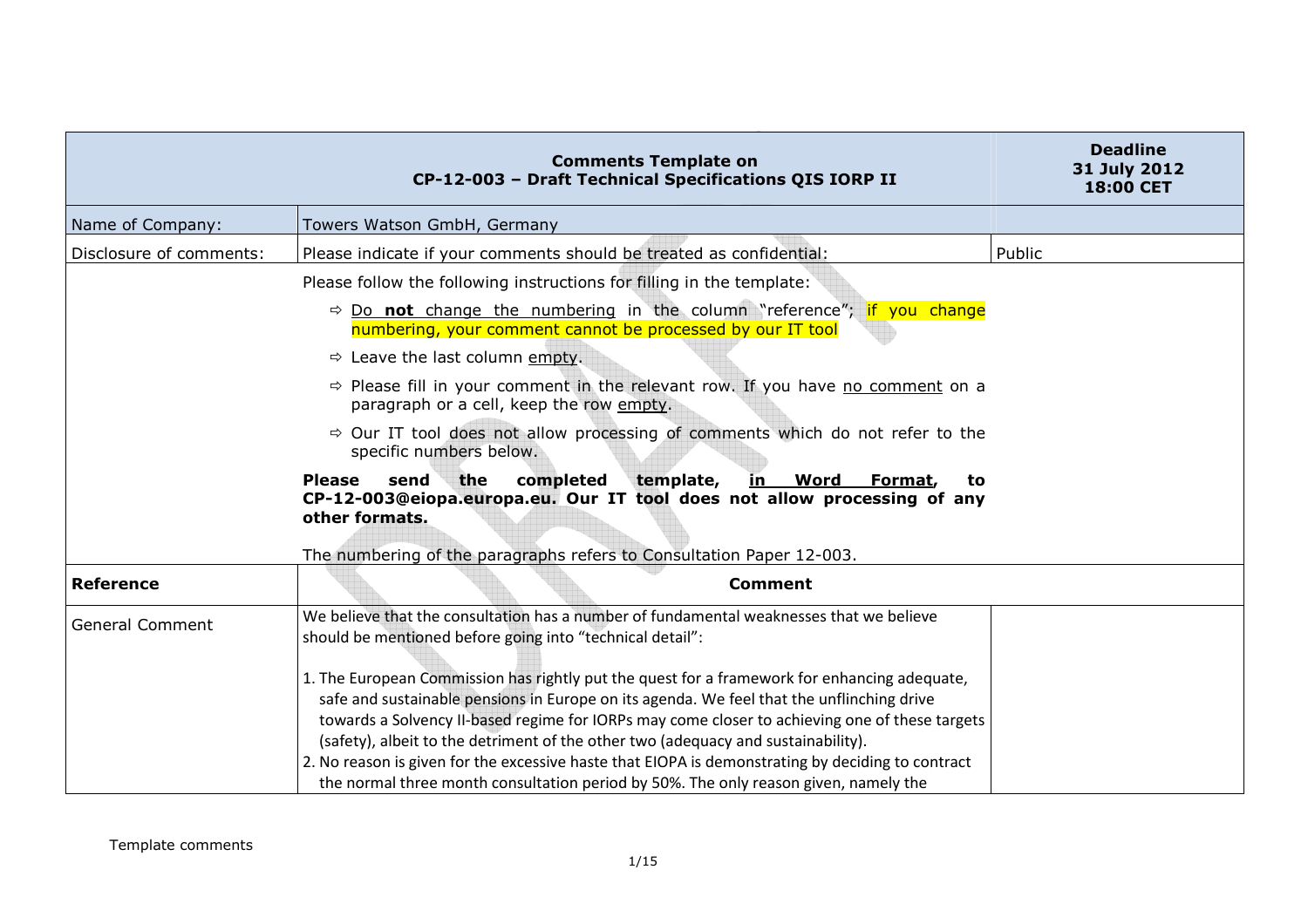| <b>Comments Template on</b><br>CP-12-003 - Draft Technical Specifications QIS IORP II                                                                                                                                                                                                                                                                                                                                                                                                                                                                                                                                                                                                                                                                                                                                                                                                                                                                                                                                                                                                                                                                                                                                                                                                                                                                                                                                                                                                                                                                                                                                                                                                                                                                                                                                                                                                                                                                                                                                                                                                                                                                                                                                                                                                                                                                                                                                                                                                                                                                            | <b>Deadline</b><br>31 July 2012<br>18:00 CET |
|------------------------------------------------------------------------------------------------------------------------------------------------------------------------------------------------------------------------------------------------------------------------------------------------------------------------------------------------------------------------------------------------------------------------------------------------------------------------------------------------------------------------------------------------------------------------------------------------------------------------------------------------------------------------------------------------------------------------------------------------------------------------------------------------------------------------------------------------------------------------------------------------------------------------------------------------------------------------------------------------------------------------------------------------------------------------------------------------------------------------------------------------------------------------------------------------------------------------------------------------------------------------------------------------------------------------------------------------------------------------------------------------------------------------------------------------------------------------------------------------------------------------------------------------------------------------------------------------------------------------------------------------------------------------------------------------------------------------------------------------------------------------------------------------------------------------------------------------------------------------------------------------------------------------------------------------------------------------------------------------------------------------------------------------------------------------------------------------------------------------------------------------------------------------------------------------------------------------------------------------------------------------------------------------------------------------------------------------------------------------------------------------------------------------------------------------------------------------------------------------------------------------------------------------------------------|----------------------------------------------|
| "imposition of an external timetable", does not really sound sufficiently convincing. Bearing in<br>mind the significance of the exercise for both beneficiaries and employers, the time allowed for<br>comment is bafflingly short. The self-imposed timeframe has led to "slips of the pen" on the<br>part of EIOPA: for example, it appears that references to subsections in QIS5 for Solvency II<br>were copied into the IORP document where they are meaningless - for example, in SCR 5.82,<br>reference is made to subsection V.1 which only exists in QIS 5.<br>3. However well-intentioned the objectives of EIOPA and the Commission are, we believe that the<br>wider economic effects of the actions being planned are not being exposed to sufficient<br>scrutiny. For example, it is a well-known fact that most employers have restructured their<br>defined benefit (DB) plans in the last two decades into defined contribution (DC) or<br>contribution-based (C-B) plans that grant, in general, less generous benefit levels than those<br>promises made in the 1960s through to the 1980s. Most DB plans are thus in the run-down<br>phase right now, so that the solvency requirements being proposed are "benefiting" a<br>generation that has been granted higher levels of benefits than the following generation. Are<br>the proposals being made not skewing this intergenerational imbalance even more?<br>4. We see our scepticism - as expressed in our first submission to the Commission's Call for Advice<br>- confirmed, namely that both the Commission and EIOPA are not taking due account of the<br>differences between insurers and IORPS. These were fivefold:<br>a. Business model<br>b. Ownership structure<br>c. Legal framework in respect of the underlying contracts<br>d. Diversity in size of operation, benefits granted and environments in which they operate<br>e. Risk profiles<br>An example in connection with (a) above might make some concepts in the pensions' industry<br>clearer:<br>In many cases (in Germany this is always the case) the pension promise - or informal practice<br>that turns into a constructive obligation - is an obligation that is legally required to be fulfilled<br>by the employer. Legally therefore, the obligation is subject to labour law and not commercial<br>contract or insurance law; the IORP only acts as an agent of the sponsor in fulfilling his<br>obligation. The obligation itself is not thereby fully discharged to the agent. The role of the IORP |                                              |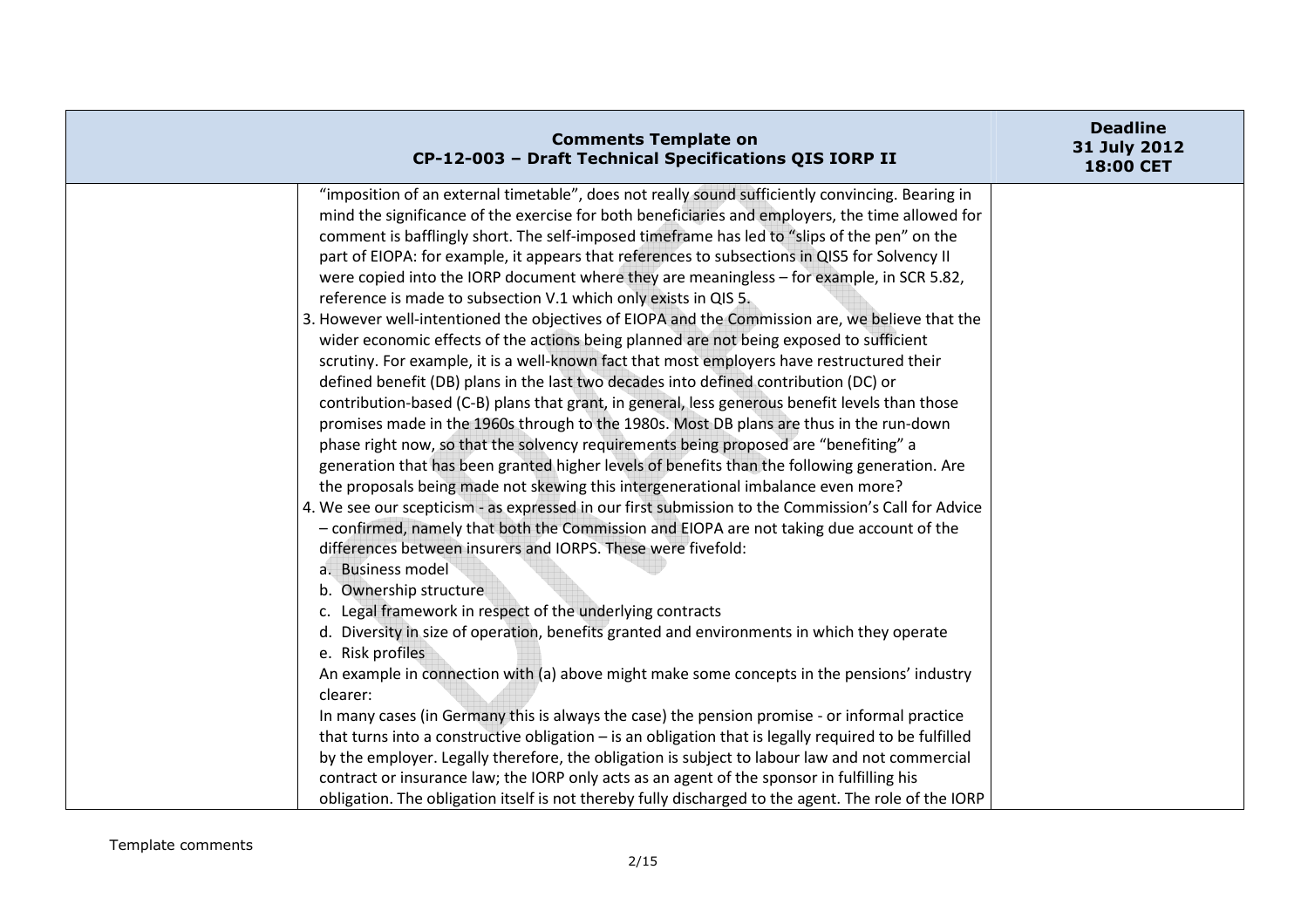| <b>Comments Template on</b><br>CP-12-003 - Draft Technical Specifications QIS IORP II                                                                                                                                                                                                                                                                                                                                                                                                                                                                                                                                                                                                                                                                                                                                                                                                                                                                                                                                                                                                                                                                                                                                                                                                                                                                                                                                                                                                                                                                                                                                                                                                                                                                                                                                                                                                                                                                                                                                                                                                                                                                                                                                                                                                                                                                                                                                                      | <b>Deadline</b><br>31 July 2012<br>18:00 CET |
|--------------------------------------------------------------------------------------------------------------------------------------------------------------------------------------------------------------------------------------------------------------------------------------------------------------------------------------------------------------------------------------------------------------------------------------------------------------------------------------------------------------------------------------------------------------------------------------------------------------------------------------------------------------------------------------------------------------------------------------------------------------------------------------------------------------------------------------------------------------------------------------------------------------------------------------------------------------------------------------------------------------------------------------------------------------------------------------------------------------------------------------------------------------------------------------------------------------------------------------------------------------------------------------------------------------------------------------------------------------------------------------------------------------------------------------------------------------------------------------------------------------------------------------------------------------------------------------------------------------------------------------------------------------------------------------------------------------------------------------------------------------------------------------------------------------------------------------------------------------------------------------------------------------------------------------------------------------------------------------------------------------------------------------------------------------------------------------------------------------------------------------------------------------------------------------------------------------------------------------------------------------------------------------------------------------------------------------------------------------------------------------------------------------------------------------------|----------------------------------------------|
| therefore is not to be a player in the pension product market. Attempting to achieve a level<br>playing field between IORPs and insurers is therefore futile, because (to stay in the analogy) the<br>two are playing different games on different fields. The question to ask is whether it is<br>politically desirable to give up one game in favour of the other, thereby forcing a single game<br>on a single playing field.<br>5. There are a number of difficult questions that require answering in respect of the<br>characterisation of an IORP's benefits into "unconditional", "pure conditional", pure<br>"discretionary" and "mixed" benefits. The rushed answers that can be expected to be given to<br>these questions may turn out to be very different under thorough scrutiny.<br>6. We do not believe that it is fair on those IORPs participating in this consultation to provide<br>answers to complex questions when the regulatory regime as such has not been presented in<br>its entirety. For example, we understand that there is no mention of what measures are to<br>apply if an IORP has insufficient capital when analysed by means of the HBS.<br>7. We believe that it is obvious that the additional cost of providing the information required will<br>be significant in comparison with the benefit expected. We believe that this cost-benefit<br>analysis can be made before actually incurring the additional cost.<br>8. We believe that the consultation document would be significantly enhanced if it would include<br>examples so that respondents have more than a theoretical and abstract concept to comment<br>on.<br>9. The calculations being required by EIOPA are no doubt complex. In fact, they appear to be more<br>complex than those required for insurers, since the IORP requirements are those surrounding<br>the Holistic Balance Sheet in addition to (largely) those required under Solvency II.<br>We consider that our letter of $11th$ June 2012 to Commissioner Barnier outlining a proposal for a new<br>regulatory framework is more feasible to implement because it is less costly and more efficient in<br>developing a common approach to regulation in Europe.<br>Although we respond below to the detailed questions, this is from a 'technical' perspective and<br>should not be construed as being in agreement with the overall thrust of the consultation. |                                              |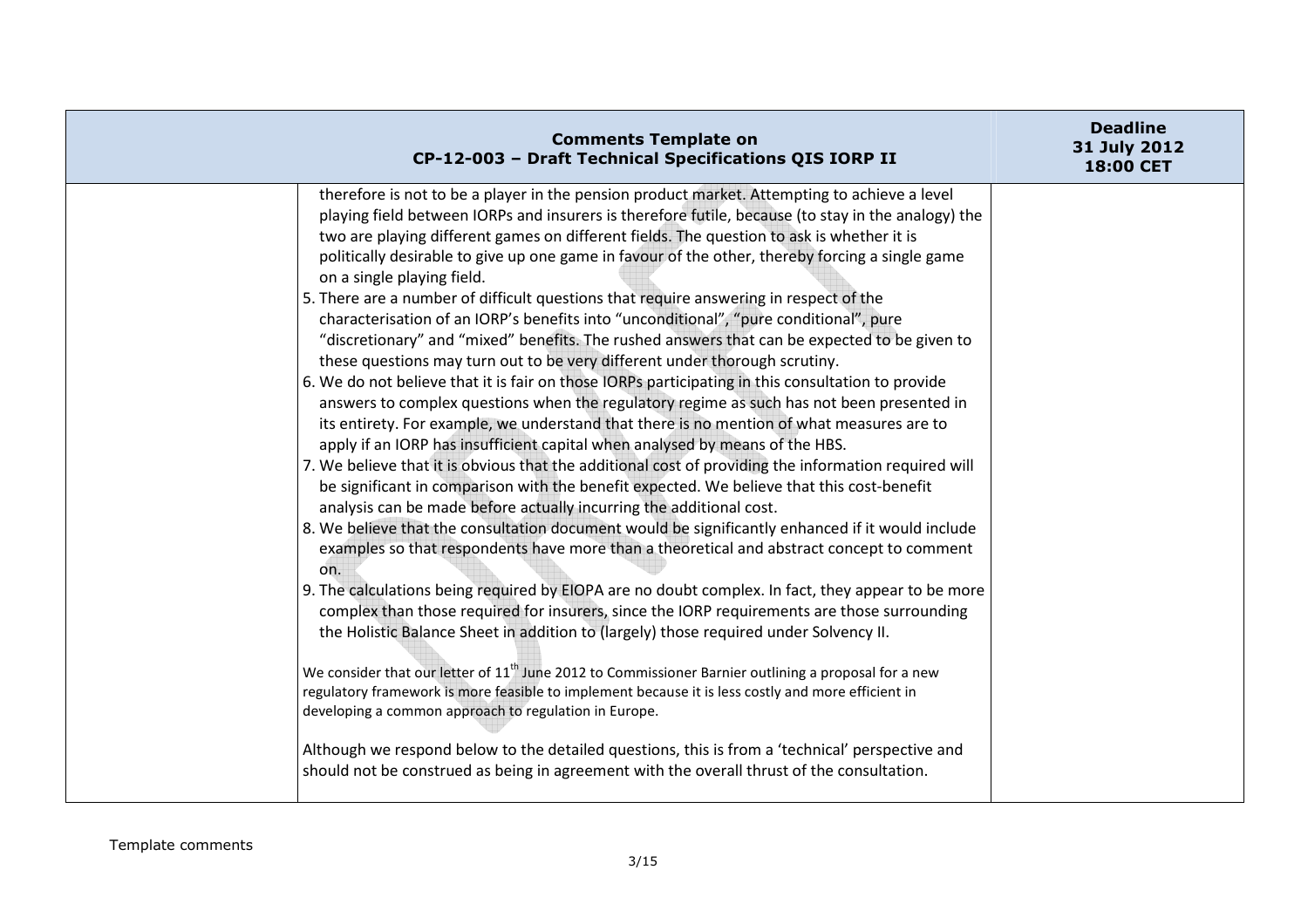|                                                                                                                                                                                 | <b>Comments Template on</b><br>CP-12-003 - Draft Technical Specifications QIS IORP II                                                                                                                                                                                                                                                                                                                                                                                                                                                                                                                                                                                                                                                                                                                                                                                                                                                                                                                                                                                                                                                                                                                                                                                                                                                                                                                                                                                                                                                                                                                                                                                                                                                                                                                                                                                                                                                                                                                                                                                                                                                                                                                                                                                                                                                                                                                                                                     | <b>Deadline</b><br>31 July 2012<br>18:00 CET |
|---------------------------------------------------------------------------------------------------------------------------------------------------------------------------------|-----------------------------------------------------------------------------------------------------------------------------------------------------------------------------------------------------------------------------------------------------------------------------------------------------------------------------------------------------------------------------------------------------------------------------------------------------------------------------------------------------------------------------------------------------------------------------------------------------------------------------------------------------------------------------------------------------------------------------------------------------------------------------------------------------------------------------------------------------------------------------------------------------------------------------------------------------------------------------------------------------------------------------------------------------------------------------------------------------------------------------------------------------------------------------------------------------------------------------------------------------------------------------------------------------------------------------------------------------------------------------------------------------------------------------------------------------------------------------------------------------------------------------------------------------------------------------------------------------------------------------------------------------------------------------------------------------------------------------------------------------------------------------------------------------------------------------------------------------------------------------------------------------------------------------------------------------------------------------------------------------------------------------------------------------------------------------------------------------------------------------------------------------------------------------------------------------------------------------------------------------------------------------------------------------------------------------------------------------------------------------------------------------------------------------------------------------------|----------------------------------------------|
| Q1. Do stakeholders agree<br>with the general set up of the<br>QIS exercise as put forward in<br>the Introduction (Chapter 1)?<br>What improvements do<br>stakeholders suggest? | We believe that the consultation has a number of fundamental weaknesses that we believe<br>should be mentioned:<br>1. The European Commission has rightly put the quest for a framework for enhancing adequate,<br>safe and sustainable pensions in Europe on its agenda. We feel that the unflinching drive<br>towards a Solvency II-based regime for IORPs may come closer to achieving one of these targets<br>(safety), albeit to the detriment of the other two (adequacy and sustainability).<br>2. No reason is given for the excessive haste that EIOPA is demonstrating by deciding to contract<br>the normal three month consultation period by 50%. The only reason given, namely the<br>"imposition of an external timetable", does not really sound sufficiently convincing. Bearing in<br>mind the significance of the exercise for both beneficiaries and employers, the time allowed for<br>comment is bafflingly short. The self-imposed timeframe has led to "slips of the pen" on the<br>part of EIOPA: for example, it appears that references to subsections in QIS5 for Solvency II<br>were copied into the IORP document where they are meaningless - for example, in SCR 5.82,<br>reference is made to subsection V.1 which only exists in QIS 5.<br>3. However well-intentioned the objectives of EIOPA and the Commission are, we believe that the<br>wider economic effects of the actions being planned are not being exposed to sufficient<br>scrutiny. For example, it is a well-known fact that most employers have restructured their<br>defined benefit (DB) plans in the last two decades into defined contribution (DC) or<br>contribution-based (C-B) plans that grant, in general, less generous benefit levels than those<br>promises made in the 1960s through to the 1980s. Most DB plans are thus in the run-down<br>phase right now, so that the solvency requirements being proposed are "benefiting" a<br>generation that has been granted higher levels of benefits than the following generation. Are<br>the proposals being made not skewing this intergenerational imbalance even more?<br>4. We see our scepticism - as expressed in our first submission to the Commission's Call for Advice<br>- confirmed, namely that both the Commission and EIOPA are not taking due account of the<br>differences between insurers and IORPS. These were fivefold:<br>a. Business model<br>b. Ownership structure |                                              |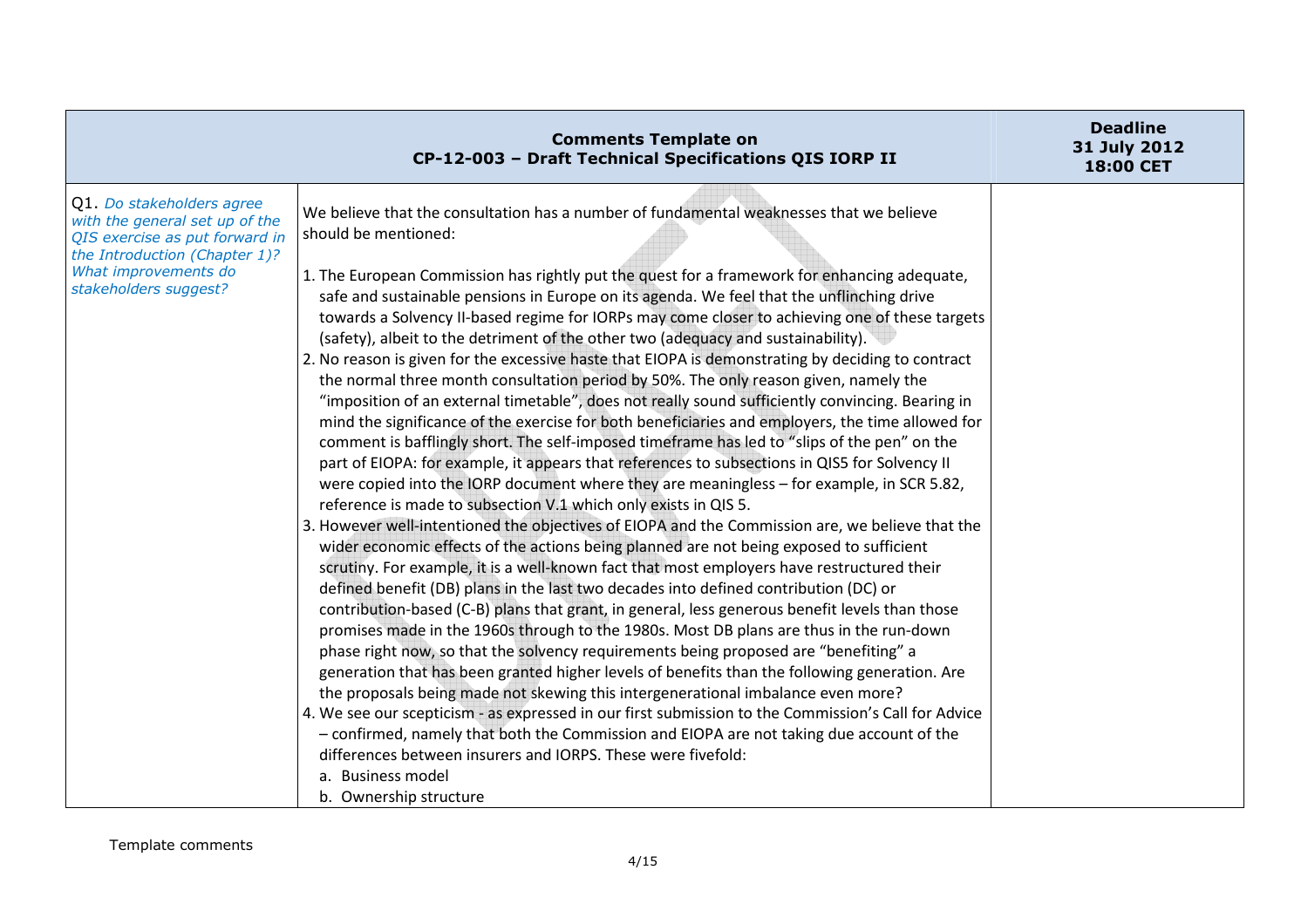| 18:00 CET                                                                                                                                                                                                                                                                                                                                                                                                                                                                                                                                                                                                                                                                                                                                                                                                                                                                                                                                                                                                                                                                                                                                                                                                                                                                                                                                                                                                                                                                                                                                                                                                                                                                                                                                                                                                                                                                                                                                                                                                                                                                                                                                                                                                                                                                                                                                                                                                                                                                                                                                                                              | <b>Comments Template on</b><br>CP-12-003 - Draft Technical Specifications QIS IORP II | <b>Deadline</b><br>31 July 2012 |
|----------------------------------------------------------------------------------------------------------------------------------------------------------------------------------------------------------------------------------------------------------------------------------------------------------------------------------------------------------------------------------------------------------------------------------------------------------------------------------------------------------------------------------------------------------------------------------------------------------------------------------------------------------------------------------------------------------------------------------------------------------------------------------------------------------------------------------------------------------------------------------------------------------------------------------------------------------------------------------------------------------------------------------------------------------------------------------------------------------------------------------------------------------------------------------------------------------------------------------------------------------------------------------------------------------------------------------------------------------------------------------------------------------------------------------------------------------------------------------------------------------------------------------------------------------------------------------------------------------------------------------------------------------------------------------------------------------------------------------------------------------------------------------------------------------------------------------------------------------------------------------------------------------------------------------------------------------------------------------------------------------------------------------------------------------------------------------------------------------------------------------------------------------------------------------------------------------------------------------------------------------------------------------------------------------------------------------------------------------------------------------------------------------------------------------------------------------------------------------------------------------------------------------------------------------------------------------------|---------------------------------------------------------------------------------------|---------------------------------|
| c. Legal framework in respect of the underlying contracts<br>d. Diversity in size of operation, benefits granted and environments in which they operate<br>e. Risk profiles<br>An example in connection with (a) above might make some concepts in the pensions' industry<br>clearer:<br>In many cases (in Germany this is always the case) the pension promise - or informal practice<br>that turns into a constructive obligation - is an obligation that is legally required to be fulfilled<br>by the employer. Legally therefore, the obligation is subject to labour law and not commercial<br>contract or insurance law; the IORP only acts as an agent of the sponsor in fulfilling his<br>obligation. The obligation itself is not thereby fully discharged to the agent. The role of the IORP<br>therefore is not to be a player in the pension product market. Attempting to achieve a level<br>playing field between IORPs and insurers is therefore futile, because (to stay in the analogy) the<br>two are playing different games on different fields. The question to ask is whether it is<br>politically desirable to give up one game up in favour of the other, thereby forcing a single<br>game on a single playing field.<br>5. There are a number of difficult questions that require answering in respect of the<br>characterisation of an IORP's benefits into "unconditional", "pure conditional", pure<br>"discretionary" and "mixed" benefits. The rushed answers that can be expected to be given to<br>these questions may turn out to be very different under thorough scrutiny.<br>6. We do not believe that it is fair on those IORPs participating in this consultation to provide<br>answers to complex questions when the regulatory regime as such has not been presented in<br>its entirety. For example, we understand that there is no mention of what measures are to<br>apply if an IORP has insufficient capital when analysed by means of the HBS.<br>7. We believe that it is obvious that the additional cost of providing the information required will<br>be significant in comparison with the benefit expected. We believe that this cost-benefit<br>analysis can be made before actually incurring the additional cost.<br>8. We believe that the consultation document would be significantly enhanced if it would include<br>examples so that respondents have more than a theoretical and abstract concept to comment<br>on.<br>9. The calculations being required by EIOPA are no doubt complex. In fact, they appear to be more |                                                                                       |                                 |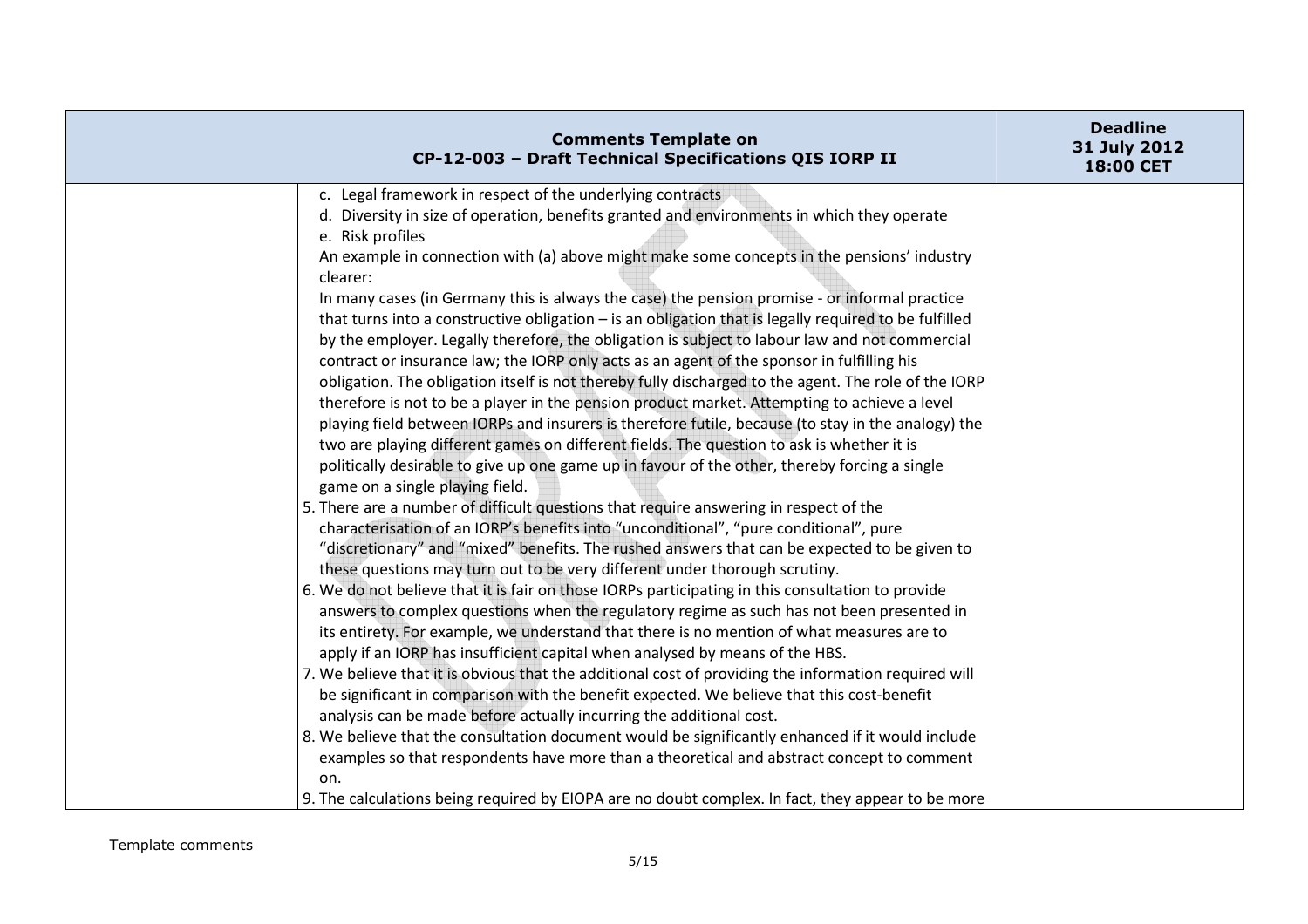|                                                                                                                                                                                                                                                                               | <b>Comments Template on</b><br>CP-12-003 - Draft Technical Specifications QIS IORP II                                                                                                                                                                                                                                                                                                                                                                                                                                                                       | <b>Deadline</b><br>31 July 2012<br>18:00 CET |
|-------------------------------------------------------------------------------------------------------------------------------------------------------------------------------------------------------------------------------------------------------------------------------|-------------------------------------------------------------------------------------------------------------------------------------------------------------------------------------------------------------------------------------------------------------------------------------------------------------------------------------------------------------------------------------------------------------------------------------------------------------------------------------------------------------------------------------------------------------|----------------------------------------------|
|                                                                                                                                                                                                                                                                               | complex than those required for insurers, since the IORP requirements are those surrounding<br>the Holistic Balance Sheet in addition to (largely) those required under Solvency II.                                                                                                                                                                                                                                                                                                                                                                        |                                              |
|                                                                                                                                                                                                                                                                               | We consider that our letter of $11th$ June 2012 to Commissioner Barnier outlining a proposal for a new<br>regulatory framework is more feasible to implement because it is less costly and more efficient in<br>developing a common approach to regulation in Europe.                                                                                                                                                                                                                                                                                       |                                              |
| Q2. Do stakeholders believe<br>that the adjustment<br>(discretionary and conditional<br>benefits, last resort benefit<br>reductions) and security<br>mechanisms (sponsor<br>support, pension protection<br>schemes) IORPs dispose of<br>are taken into account<br>adequately? | The suggested adjustments and security mechanisms are indeed one approach of taking these<br>features into account. As mentioned above, there appear to be complexities arising as to exactly<br>what benefits constitutes an unconditional, conditional, discretionary or mixed benefit. This<br>inevitably leads to considerable scope for different Member States (or, within an individual<br>country, different IORPs) to make their own judgements.                                                                                                   |                                              |
|                                                                                                                                                                                                                                                                               | As mentioned previously, we consider that a more inclusive process - along the lines undertaken<br>in the Solvency II project for insurers - would be prudent. This would allow EIOPA and others to<br>publish further guidance to ensure greater consistency.                                                                                                                                                                                                                                                                                              |                                              |
|                                                                                                                                                                                                                                                                               | In our view, the issue of valuing 'sponsor support' needs more thought. In particular, it is by no<br>means uncommon for an IORP not to have a 'single' sponsor, but several. For example, within a<br>group environment there may be several IORPs sponsored by various entities within the group. It<br>is also quite common for these group entities to be dispersed across Europe and beyond. Within<br>groups there may be explicit or implicit cross-entity guarantees. How are these facets to be<br>assessed in placing a value on sponsor support? |                                              |
|                                                                                                                                                                                                                                                                               | Furthermore, the proposed approach to valuing sponsor support can indeed be termed<br>technically precise. But will it really help in the event, if most of the data will be historical,<br>sometimes quite old in fact? Also, arbitrarily determined variables are applied in a number of<br>critical points, such as (amongst others) the 50% recovery rate (HBS 6.17); the assessment of<br>future profits and sponsors' earnings (HBS 6.36); the proportion of shareholder funds available for                                                          |                                              |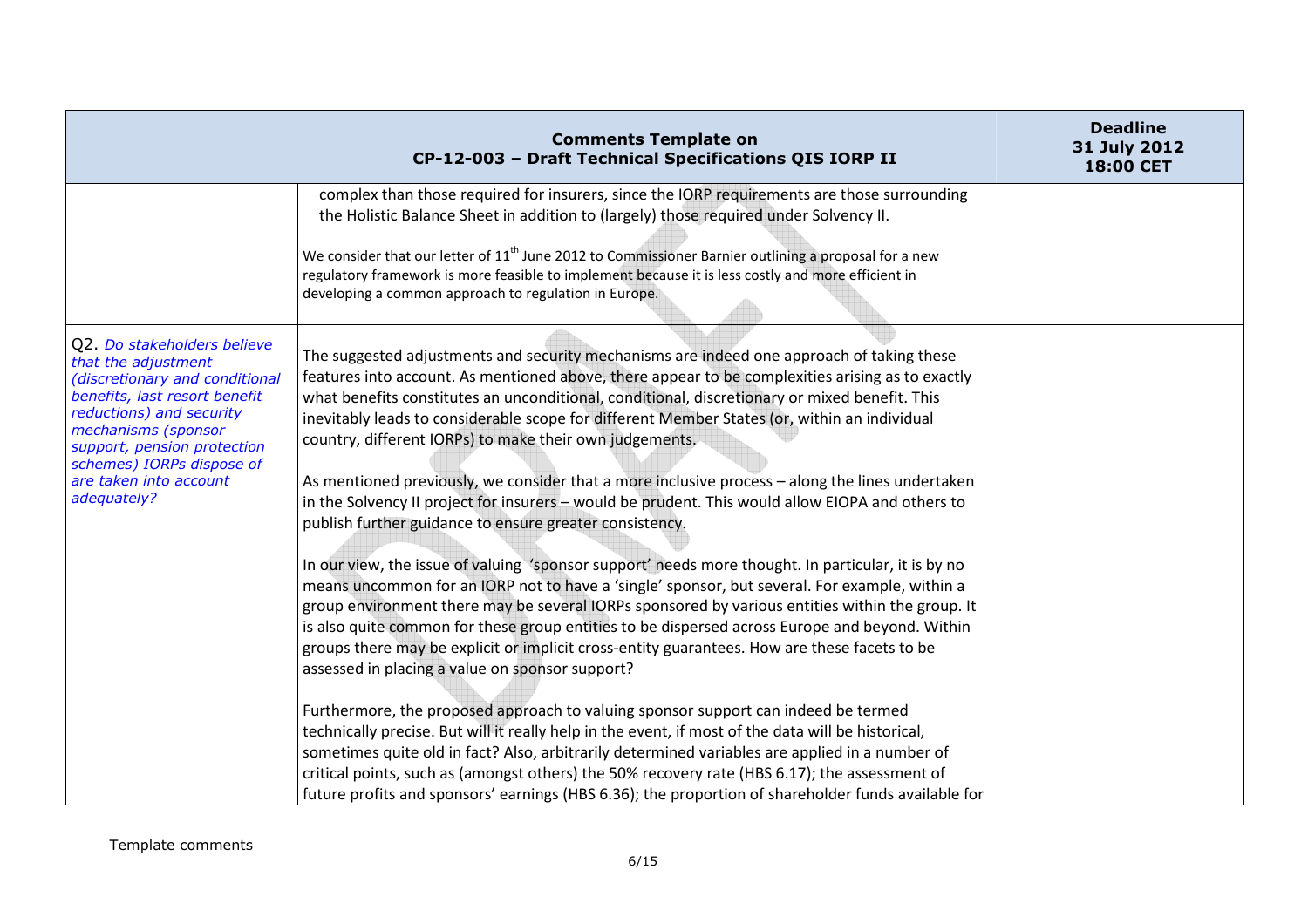|                                                                                                                                                                                                     | <b>Comments Template on</b><br>CP-12-003 - Draft Technical Specifications QIS IORP II                                                                                                                                                                                                                                                                                                                                                                                                                                                                                                                                                                                                                                                                                                                                                                                                                                                                                                                                                                                                                                                                                                                                                                                                                                                                                                                                                                 | <b>Deadline</b><br>31 July 2012<br>18:00 CET |
|-----------------------------------------------------------------------------------------------------------------------------------------------------------------------------------------------------|-------------------------------------------------------------------------------------------------------------------------------------------------------------------------------------------------------------------------------------------------------------------------------------------------------------------------------------------------------------------------------------------------------------------------------------------------------------------------------------------------------------------------------------------------------------------------------------------------------------------------------------------------------------------------------------------------------------------------------------------------------------------------------------------------------------------------------------------------------------------------------------------------------------------------------------------------------------------------------------------------------------------------------------------------------------------------------------------------------------------------------------------------------------------------------------------------------------------------------------------------------------------------------------------------------------------------------------------------------------------------------------------------------------------------------------------------------|----------------------------------------------|
|                                                                                                                                                                                                     | the IORP; the 50 bp adjustment to allow for the illiquidity premium (HBS 8.12); the inflation and<br>salary increase assumptions (HBS 8.23 and 8.24, respectively); the mortality and longevity shocks<br>of 15% and 20 % (SCR 7.17 and 7.29, respectively) and the figures in the counter-party default risk<br>module.<br>Recognising the scope for misleading precision in the calculation methodology, we consider that                                                                                                                                                                                                                                                                                                                                                                                                                                                                                                                                                                                                                                                                                                                                                                                                                                                                                                                                                                                                                           |                                              |
|                                                                                                                                                                                                     | the QIS should consider other and simpler methods of taking account of these adjustments and<br>mechanisms. One simplification that seems worth considering is to include only the maximum<br>value of sponsor support and security mechanisms in the HBS. Only the gross SCR would be shown<br>on the liability side (although see our earlier comments about the relevance of an SCR calculation for<br>IORPs). The Towers Watson proposal of 11 <sup>th</sup> June 2012 to Commissioner Barnier for a new regulatory<br>framework went into this direction.                                                                                                                                                                                                                                                                                                                                                                                                                                                                                                                                                                                                                                                                                                                                                                                                                                                                                        |                                              |
| Q3. Do stakeholders believe<br>that the draft technical<br>specifications provide enough<br>information and are<br>sufficiently clear and<br>understandable? Which parts<br>could be improved upon? | We consider that the technicality of the specifications will only be understood by a relatively small<br>group of experts. This, in itself, might be unavoidable but should not be surprising. For this group<br>of experts, however, a number of improvements can be made. For example,<br>the derivation of many of the parameters and formulae should be explained, particularly<br>regarding the RM (why 8%? Why a multiple of what is required for insurers) and the SCR (why<br>a 20% longevity shock?), since their choice seems totally arbitrary now,<br>providing examples would significantly enhance the clarity and underlying purpose of the<br>2.<br>specifications,<br>3. the calculation of the value of sponsor support and pension protection systems explicitly take<br>into account the risk margin as part of the technical provisions (cf. HBS.6.42, HBS 6.48 and<br>HBS.6.74 stating that TP is to be calculated according to section 2.2-2.5, i.e. including the risk<br>margin). On the other hand, according to SCR.1.3, calculations for the individual SCR modules<br>are to be understood to exclude the risk margin - as this may have significant impact on the<br>value of sponsor support, more clarity would be desirable here, particularly in view of the loss<br>absorbing capacity of the security mechanisms,<br>4. there are a number of technical errors in the document that need correcting (for example, |                                              |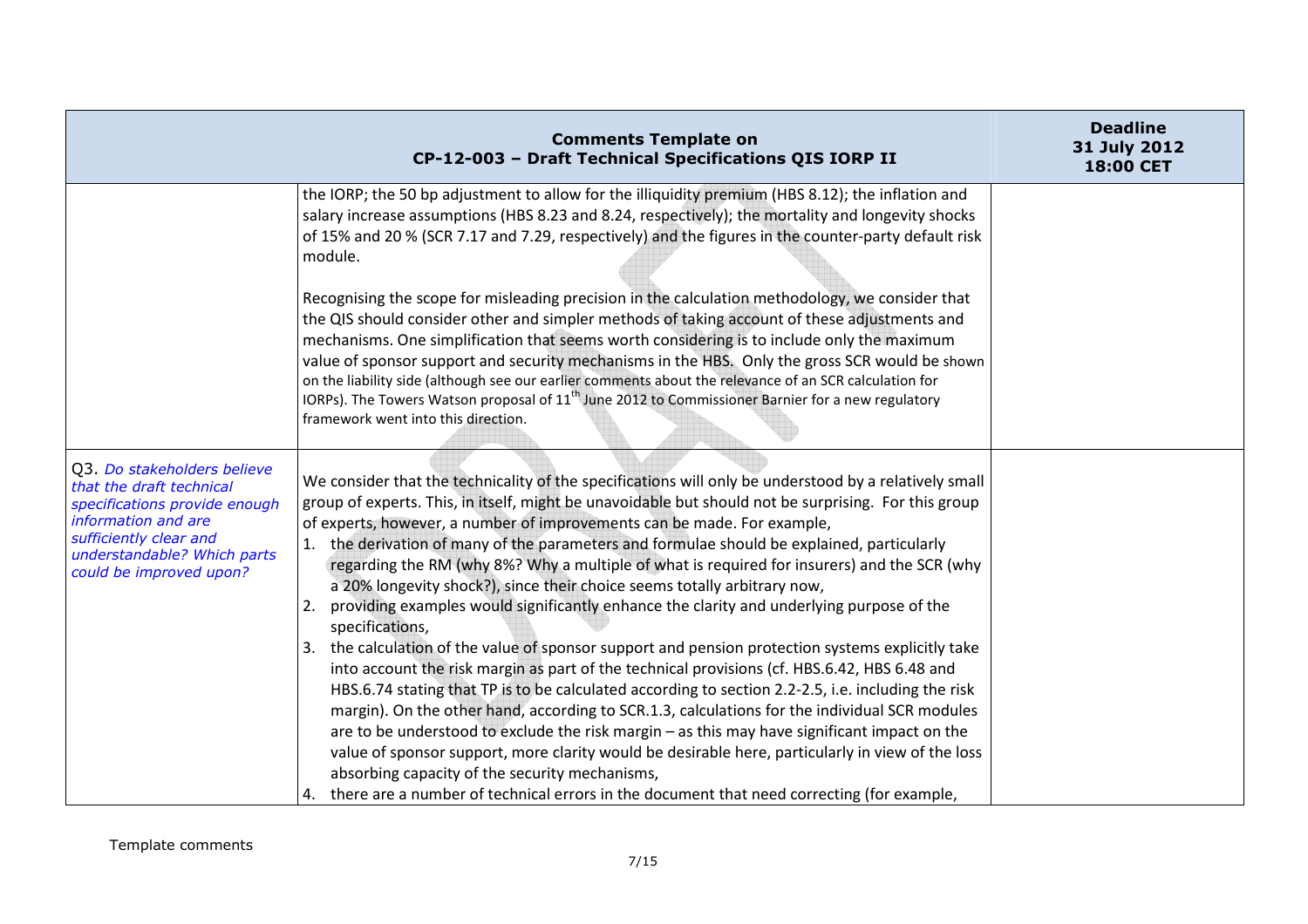|                                                                                                                                                                                                                     | <b>Comments Template on</b><br>CP-12-003 - Draft Technical Specifications QIS IORP II                                                                                                                                                                                                                                                                                                                                                                                                                                                                                                                                                                                                                                                  | <b>Deadline</b><br>31 July 2012<br>18:00 CET |
|---------------------------------------------------------------------------------------------------------------------------------------------------------------------------------------------------------------------|----------------------------------------------------------------------------------------------------------------------------------------------------------------------------------------------------------------------------------------------------------------------------------------------------------------------------------------------------------------------------------------------------------------------------------------------------------------------------------------------------------------------------------------------------------------------------------------------------------------------------------------------------------------------------------------------------------------------------------------|----------------------------------------------|
|                                                                                                                                                                                                                     | speaking of "defined benefit or hybrid schemes" should be corrected, because hybrid<br>schemes are defined benefit - HBS 4.10 is incomplete, since contributions contractually due<br>might not actually have been paid yet - an example of misleading accuracy is the increase in<br>significant digits with increasing lower ratings in HBS 6.15 - "International Accounting<br>Standards" do not exist for a large number of years now; they are called "International<br>Financial Reporting Standards" - SCR 7.33, first bullet: to what does "best estimate" refer to?)<br>and<br>5. stating what the "ladder of regulatory intervention" is, when the HBS does not balance.                                                     |                                              |
| Q4. Do stakeholders believe<br>that the calculations proposed<br>in the technical specifications<br>are feasible at appropriate<br>costs and with appropriate<br>accuracy within the given<br>timeframe of the QIS? | No. That is obvious for the 140,000 IORPs in Europe, unless "appropriate" is used in an unusual<br>manner.<br>We expect that a small number of the very largest IORPs might be able to carry out the<br>calculations, although undoubtedly using significant simplifications and approximations. This is<br>bound to introduce biases into the results of the QIS that could make the results difficult to<br>interpret.<br>We question whether the benefits of the Solvency II-based regime justify the costs and upheaval<br>that the proposals will undoubtedly entail.<br>The Towers Watson proposal of $11th$ June 2012 to Commissioner Barnier would avoid such<br>disproportionate costs and let a new regime evolve over time. |                                              |
| Q5. Do stakeholders believe<br>that the draft technical<br>specifications provide enough<br>guidance on how to set up<br>and value the holistic balance<br>sheet as discussed in Chapter                            | Our experience with helping insurers understand and implement the requirements of Solvency II<br>suggests that setting up valuation systems to carry out stochastic calculations for discretionary<br>benefits would be a non-trivial and therefore costly exercise.<br>We also repeat comments made earlier that                                                                                                                                                                                                                                                                                                                                                                                                                      |                                              |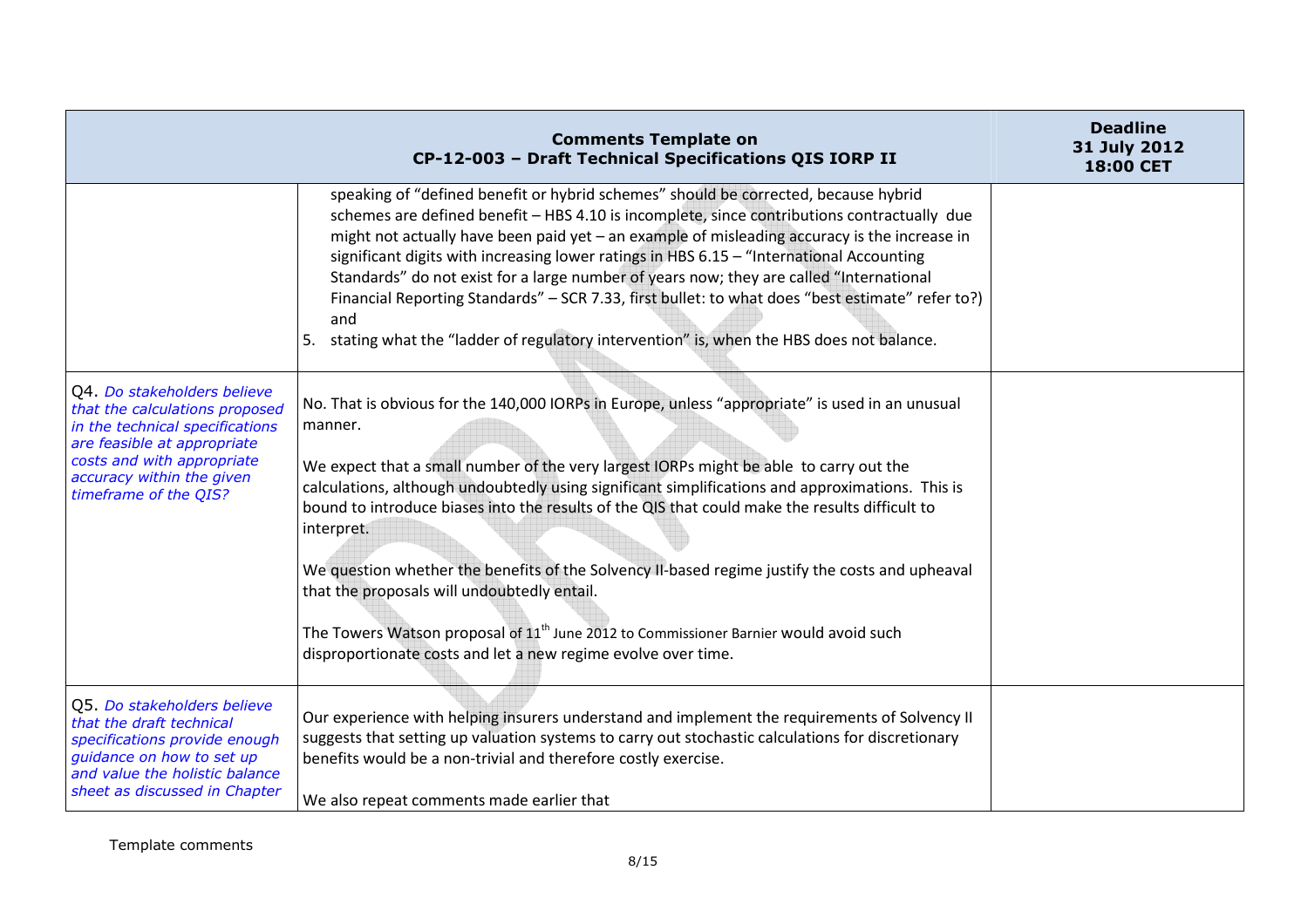|                                                                                                                                                                                                                                                                                                                                                                                                                   | <b>Comments Template on</b><br>CP-12-003 - Draft Technical Specifications QIS IORP II                                                                                                                                                                                                                                                                                                                                                                                                                                                                                                                                                                                                                                                                                                                                                                                                                                                                                                                                                                                                                                                                                                                                                                                                                                                                                                                                                                                                                                                                      | <b>Deadline</b><br>31 July 2012<br>18:00 CET |
|-------------------------------------------------------------------------------------------------------------------------------------------------------------------------------------------------------------------------------------------------------------------------------------------------------------------------------------------------------------------------------------------------------------------|------------------------------------------------------------------------------------------------------------------------------------------------------------------------------------------------------------------------------------------------------------------------------------------------------------------------------------------------------------------------------------------------------------------------------------------------------------------------------------------------------------------------------------------------------------------------------------------------------------------------------------------------------------------------------------------------------------------------------------------------------------------------------------------------------------------------------------------------------------------------------------------------------------------------------------------------------------------------------------------------------------------------------------------------------------------------------------------------------------------------------------------------------------------------------------------------------------------------------------------------------------------------------------------------------------------------------------------------------------------------------------------------------------------------------------------------------------------------------------------------------------------------------------------------------------|----------------------------------------------|
| 2? If not, which parts could<br>be improved upon and in<br>what way?                                                                                                                                                                                                                                                                                                                                              | • we doubt that – in places – the guidance is sufficiently detailed to result in consistent<br>interpretations between IORPs and between Member States<br>a series of, increasingly sophisticated, QISs would be a much better approach.                                                                                                                                                                                                                                                                                                                                                                                                                                                                                                                                                                                                                                                                                                                                                                                                                                                                                                                                                                                                                                                                                                                                                                                                                                                                                                                   |                                              |
| Q6. Given the purpose of the<br>QIS, do stakeholders consider<br>the proposed simplifications<br>for the valuation of the<br>holistic balance sheet (for the<br>risk margin in section 2.5,<br>sponsor support and pension<br>protection schemes in 2.6 and<br>amounts recoverable from<br>insurance in 2.7) adequate?<br>Do you have suggestions for<br>additional simplifications that<br>would be appropriate? | As already mentioned, the derivation of the number 8% for the Risk Margin is unclear, in<br>particular why it should be a multiple of what is required for insurers.<br>For the valuation of sponsor support, two simplifications are proposed ('stochastic' and<br>'deterministic'). It is unclear to us whether the two simplifications will yield comparable results.<br>First considerations suggest that the 'deterministic simplification' may not result in an additional<br>asset in the HBS if assets are larger than technical provisions, while this seems to be possible in<br>the 'stochastic simplification'.<br>We question whether the 'stochastic simplification' of the valuation of sponsor support is<br>stochastic at all - as the text provides a closed formula solution. We would also want to consider<br>whether the proposed simplifications could go further, since we consider that complex formulae<br>coupled with what appear to be arbitrary assumptions leads to misleading precision. Some<br>significant testing is needed to see whether appropriate simplifications can be made in order to<br>avoid misleading precision.<br>The calculation of the value of pension protection systems as an asset in the HBS relies heavily on<br>the calculation of the 'deterministic simplification' concerning sponsor support as it conceptually<br>uses the same approach (and the same probability tree). Thorough testing seems to be necessary<br>whether this calculation also fits to the 'stochastic simplification'. |                                              |
| Q7. The best estimate of<br>technical provisions should be<br>based on the most recent<br>mortality tables including the                                                                                                                                                                                                                                                                                          | We think this specification is clear.                                                                                                                                                                                                                                                                                                                                                                                                                                                                                                                                                                                                                                                                                                                                                                                                                                                                                                                                                                                                                                                                                                                                                                                                                                                                                                                                                                                                                                                                                                                      |                                              |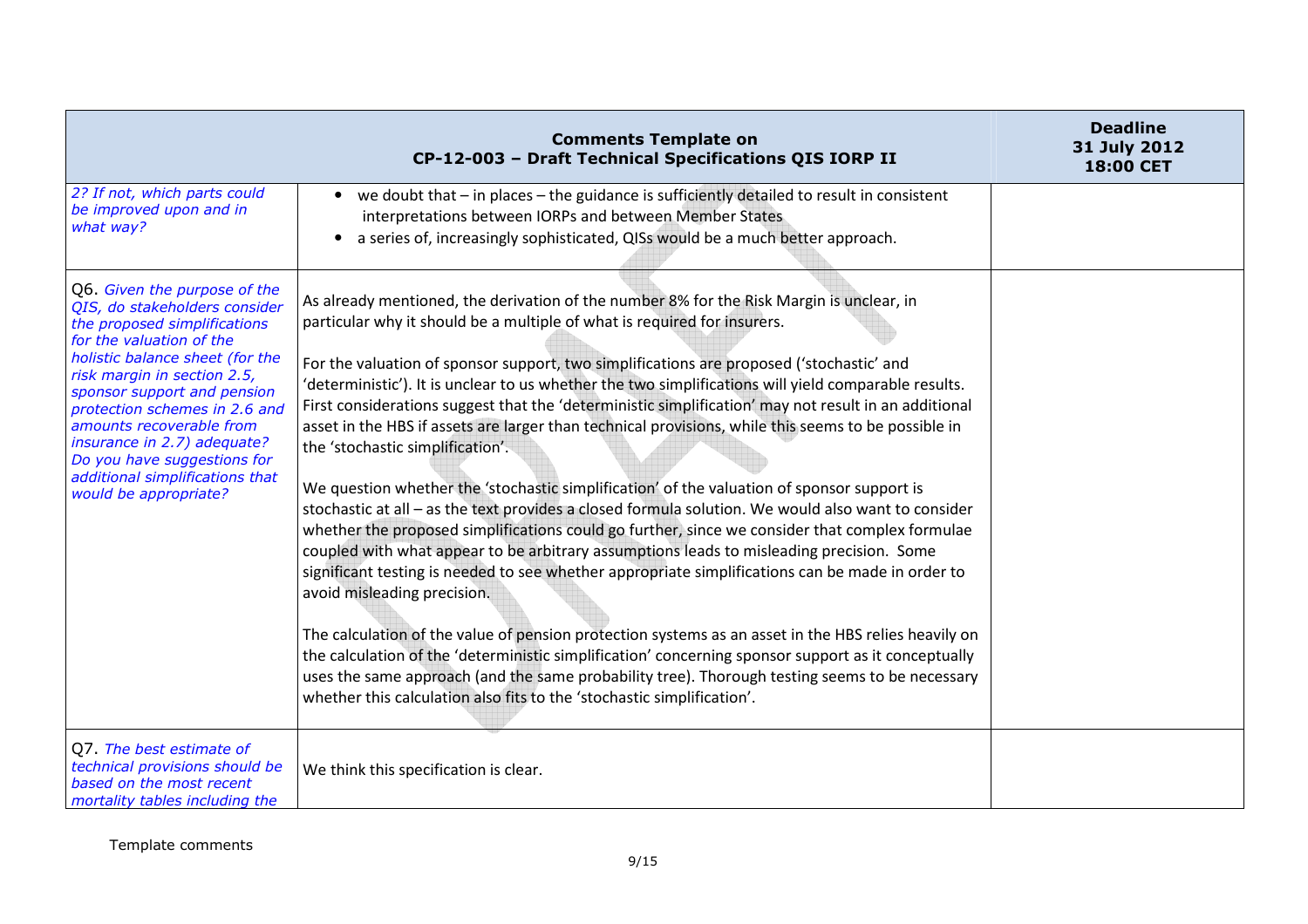|                                                                                                                                                                                                                                                                                                                                                                                                                                                                                                                                                                                                                            | <b>Comments Template on</b><br>CP-12-003 - Draft Technical Specifications QIS IORP II                                                                                                                                                                                                                                                                                                                                                                                                                                                                                | <b>Deadline</b><br>31 July 2012<br>18:00 CET |
|----------------------------------------------------------------------------------------------------------------------------------------------------------------------------------------------------------------------------------------------------------------------------------------------------------------------------------------------------------------------------------------------------------------------------------------------------------------------------------------------------------------------------------------------------------------------------------------------------------------------------|----------------------------------------------------------------------------------------------------------------------------------------------------------------------------------------------------------------------------------------------------------------------------------------------------------------------------------------------------------------------------------------------------------------------------------------------------------------------------------------------------------------------------------------------------------------------|----------------------------------------------|
| future trend in mortality rates<br>(Section 2.4). Do<br>stakeholders believe that<br>IORPs will be able to take into<br>account this trend in mortality<br>rates? Can you explain?                                                                                                                                                                                                                                                                                                                                                                                                                                         |                                                                                                                                                                                                                                                                                                                                                                                                                                                                                                                                                                      |                                              |
| Q8. Is it clear enough from the<br>technical specifications what cash<br>flows should be taken into<br>account in the calculation of the<br>best estimate (e.g. in relation to<br>benefits (unconditional, pure<br>conditional, pure discretionary,<br>mixed), contributions, expenses,<br>etc.) and how the projection of<br>these cash flows should be made<br>(Section 2.4)?                                                                                                                                                                                                                                            | The principles appear clear. The issue of unbundling unconditional, conditional, mixed and<br>discretionary benefits is not, however. Furthermore, we question whether the cost of performing<br>calculations for conditional, mixed and discretionary benefits is commensurate with the benefits<br>of doing so.<br>We welcome the specification in HBS.4.53, that defined benefits paid until the death of the<br>beneficiary are not regarded as an implicit financial guarantee which would have to be valued<br>separately as part of the technical provisions. |                                              |
| Q9. EIOPA is considering to take<br>into account in the QIS the<br>possibility in some member states<br>to reduce benefits in case of<br>sponsor default (for example,<br>when a pension protection<br>scheme does not guarantee the<br>full level of benefits) in the<br>valuation of the best estimate of<br>technical provisions (see<br>Reduction of benefits in case of<br>sponsor default in Section 2.4 and<br>Pension protection schemes in<br>Section 2.6). Do stakeholders<br>agree and, if yes, should it only<br>apply in case of sponsor support<br>backed up by a pension<br>protection scheme or to sponsor | We would consider that the approach is theoretically interesting and academically justifiable. We<br>question whether the effort in being so mathematically precise here is commensurate with the<br>cost.                                                                                                                                                                                                                                                                                                                                                           |                                              |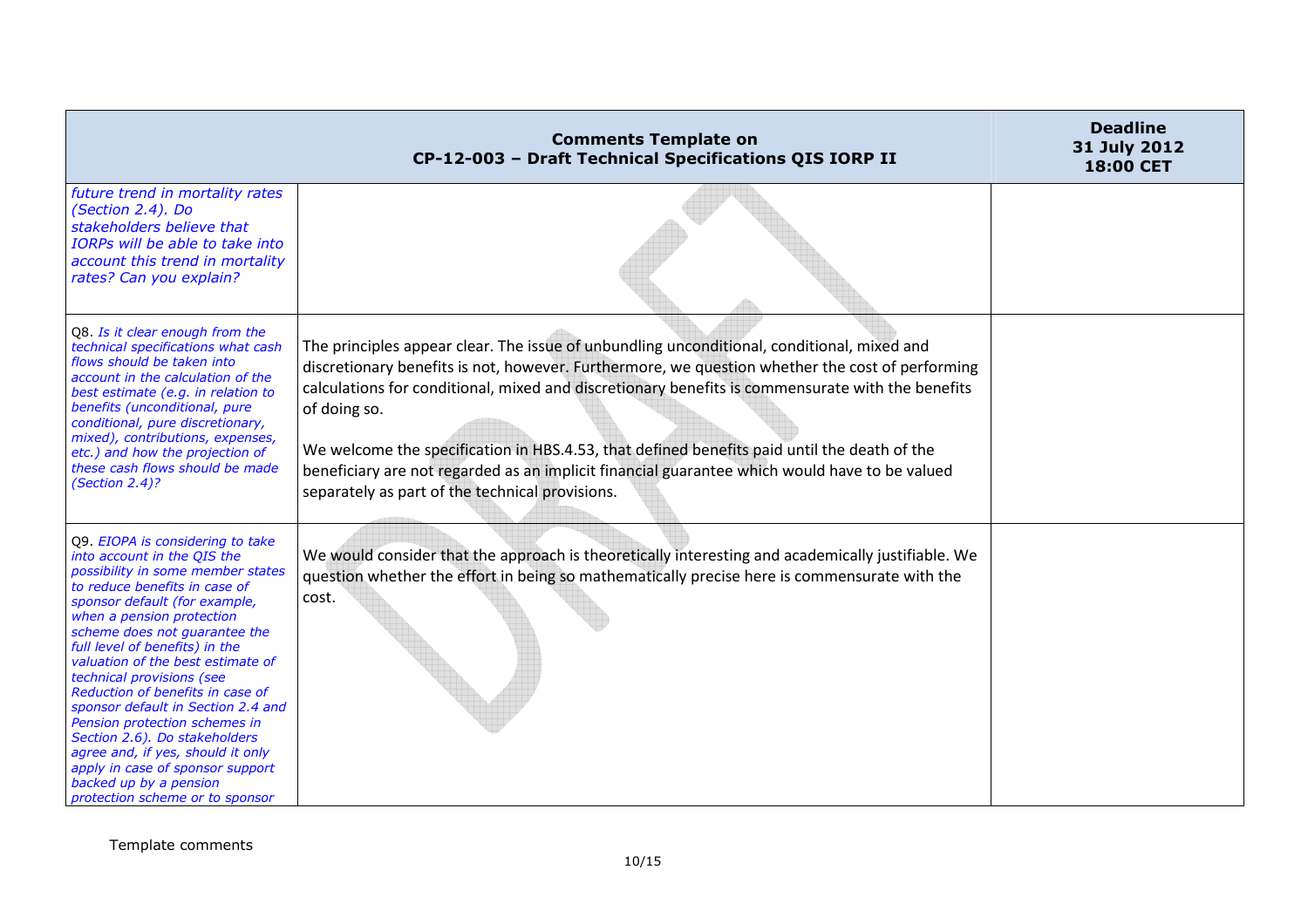|                                                                                                                                                                                                                                                                                                                                                                                                                                                                                | <b>Comments Template on</b><br>CP-12-003 - Draft Technical Specifications QIS IORP II                                                                                                                                                                                                                                                                                                                                                                                                                                                                                                                                                                                                                                                         | <b>Deadline</b><br>31 July 2012<br><b>18:00 CET</b> |
|--------------------------------------------------------------------------------------------------------------------------------------------------------------------------------------------------------------------------------------------------------------------------------------------------------------------------------------------------------------------------------------------------------------------------------------------------------------------------------|-----------------------------------------------------------------------------------------------------------------------------------------------------------------------------------------------------------------------------------------------------------------------------------------------------------------------------------------------------------------------------------------------------------------------------------------------------------------------------------------------------------------------------------------------------------------------------------------------------------------------------------------------------------------------------------------------------------------------------------------------|-----------------------------------------------------|
| support in general?                                                                                                                                                                                                                                                                                                                                                                                                                                                            |                                                                                                                                                                                                                                                                                                                                                                                                                                                                                                                                                                                                                                                                                                                                               |                                                     |
| Q10. The technical specifications<br>propose that security mechanisms<br>should be valued on a market<br>consistent basis, i.e. by<br>calculating the probability-<br>weighted average of (discounted)<br>expected payments from the<br>sponsor and the pension<br>protection scheme (Section 2.6).<br>Do stakeholders agree with the<br>principles for the valuation of<br>sponsor support and pension<br>protection schemes? If not, what<br>alternatives would you propose? | As mentioned above, we do not really agree with this approach in principle and refer to the<br>proposal Towers Watson put forward on 11 <sup>th</sup> June 2012 to Commissioner Barnier in this context.                                                                                                                                                                                                                                                                                                                                                                                                                                                                                                                                      |                                                     |
| 011 Do stakeholders have<br>suggestions for the parameters-<br>such as the probability of default<br>and the recovery rate in the<br>event of default - used in the<br>valuation of sponsor support and<br>pension protection schemes<br>(Section 2.6)?                                                                                                                                                                                                                        | No.<br>We believe that the above points are grounds for considering alternative approaches, and we draw<br>EIOPA's attention once again to Towers Watson's letter of 11 <sup>th</sup> June 2012 to Commissioner<br>Barnier.                                                                                                                                                                                                                                                                                                                                                                                                                                                                                                                   |                                                     |
| Q12. Do stakeholders agree with<br>the methodology set out to value<br>the maximum value of sponsor<br>support (Section 2.6)? Do<br>stakeholders have suggestions for<br>the parameters used in valuing<br>the maximum amount of sponsor<br>support? In particular, with<br>regard to the proportions of<br>future profits / EBTDA and the<br>time period of the calculations.                                                                                                 | We believe that using a kind of 'maximum value of sponsor support' is a more reasonable way to<br>assess a sponsor's capability to provide additional support in case of demand than using a 'market<br>consistent basis' approach. However, the derivation of the maximum value of sponsor support<br>again suffers from a seemingly arbitrary choice of parameters (e.g. EBTDA, which can be very<br>different und different accounting regimes, IFRS, US- or local GAAP) and for IORPs with several<br>sponsors, collecting data from its various sponsors seems to be an undue burden.<br>We again refer to Towers Watson's letter of 11 <sup>th</sup> June 2012 to Commissioner Barnier in which an<br>alternative approach is outlined. |                                                     |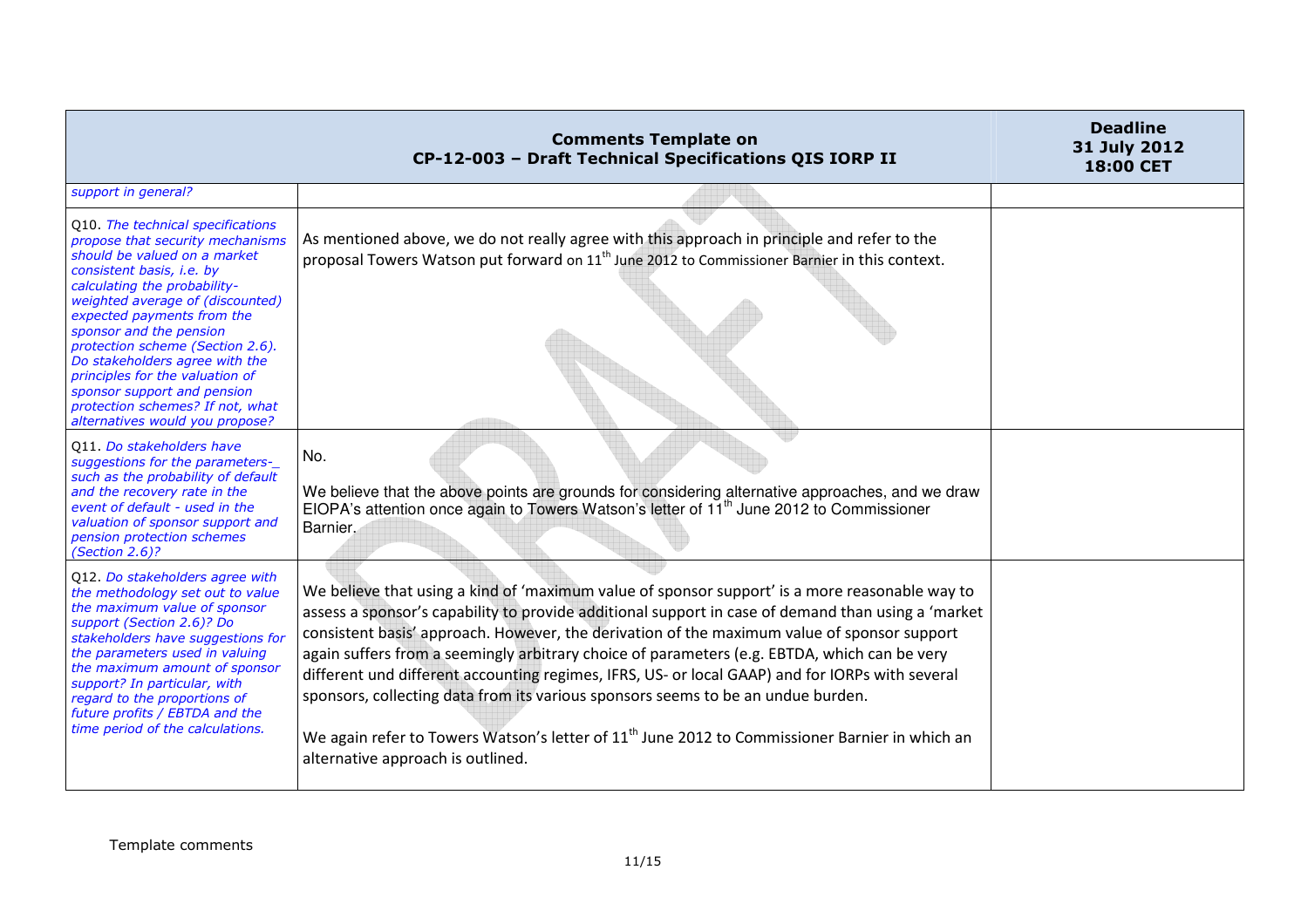|                                                                                                                                                                                                                                                                                                                                                                                                                                | <b>Comments Template on</b><br>CP-12-003 - Draft Technical Specifications QIS IORP II                                                                                                                                                                                                                                                                                                                                                                                                                                                                                                                                                                                                                                                                                                                                                              | <b>Deadline</b><br>31 July 2012<br><b>18:00 CET</b> |
|--------------------------------------------------------------------------------------------------------------------------------------------------------------------------------------------------------------------------------------------------------------------------------------------------------------------------------------------------------------------------------------------------------------------------------|----------------------------------------------------------------------------------------------------------------------------------------------------------------------------------------------------------------------------------------------------------------------------------------------------------------------------------------------------------------------------------------------------------------------------------------------------------------------------------------------------------------------------------------------------------------------------------------------------------------------------------------------------------------------------------------------------------------------------------------------------------------------------------------------------------------------------------------------------|-----------------------------------------------------|
| Q13. The draft technical<br>specifications propose<br>performing an upward shift in<br>the basic risk-free interest<br>rate curve to approximate the<br>so-called counter cyclical<br>premium or to allow IORPs -<br>under conditions $-$ to apply<br>the so- called matching<br>premium (Section 2.8). Do<br>stakeholders agree with this<br>approach to take into account<br>the long-term nature of<br>pension liabilities? | We consider that EIOPA should consider all the options for taking into account the long-term<br>nature of pension liabilities.<br>Our immediate observations are:                                                                                                                                                                                                                                                                                                                                                                                                                                                                                                                                                                                                                                                                                  |                                                     |
|                                                                                                                                                                                                                                                                                                                                                                                                                                | <b>Counter-cyclical premium</b><br>The proposal/option seems to suggest a uniform adjustment (50bp) across all Member States. We<br>wonder whether this should not vary from Member State to Member State to take account of<br>different yields on Member States' sovereign bonds.<br><b>Matching premium</b>                                                                                                                                                                                                                                                                                                                                                                                                                                                                                                                                     |                                                     |
|                                                                                                                                                                                                                                                                                                                                                                                                                                | We are disappointed that the draft QIS specifications have been imported from Solvency II with<br>minimal adjustment. In particular we are concerned at the limited circumstances in which a<br>matching premium may be used and doubt that such restrictive conditions are appropriate for<br>IORPs.                                                                                                                                                                                                                                                                                                                                                                                                                                                                                                                                              |                                                     |
| Q14. Do stakeholders agree<br>that the proposed way to<br>derive the level B discount<br>rate adequately reflect the<br>expected return on assets of<br>IORPs (Section 2.8)? If not,<br>what alternative would you<br>propose?                                                                                                                                                                                                 | We very much approve of including this approach for determining the discount rate. Indeed, we<br>would very much like to see this approach developed so that it can become the primary method<br>for determining the technical provisions. By doing so, IORPs will be encouraged to continue to<br>develop a more diversified investment strategy, thereby reducing systemic risk in investment<br>markets. We consider that IORPs are well placed to be able to invest in assets that support<br>economic growth, business investment and jobs (including infra-structure projects and European<br>'project bonds'), in line with the 2020 Growth Strategy.<br>However, we suggest that the proposed approach to derive the level B discount rates should be<br>refined to take account of the range of investment strategies available to IORPs. |                                                     |
| Q15. Do stakeholders agree that<br>the draft technical specifications                                                                                                                                                                                                                                                                                                                                                          |                                                                                                                                                                                                                                                                                                                                                                                                                                                                                                                                                                                                                                                                                                                                                                                                                                                    |                                                     |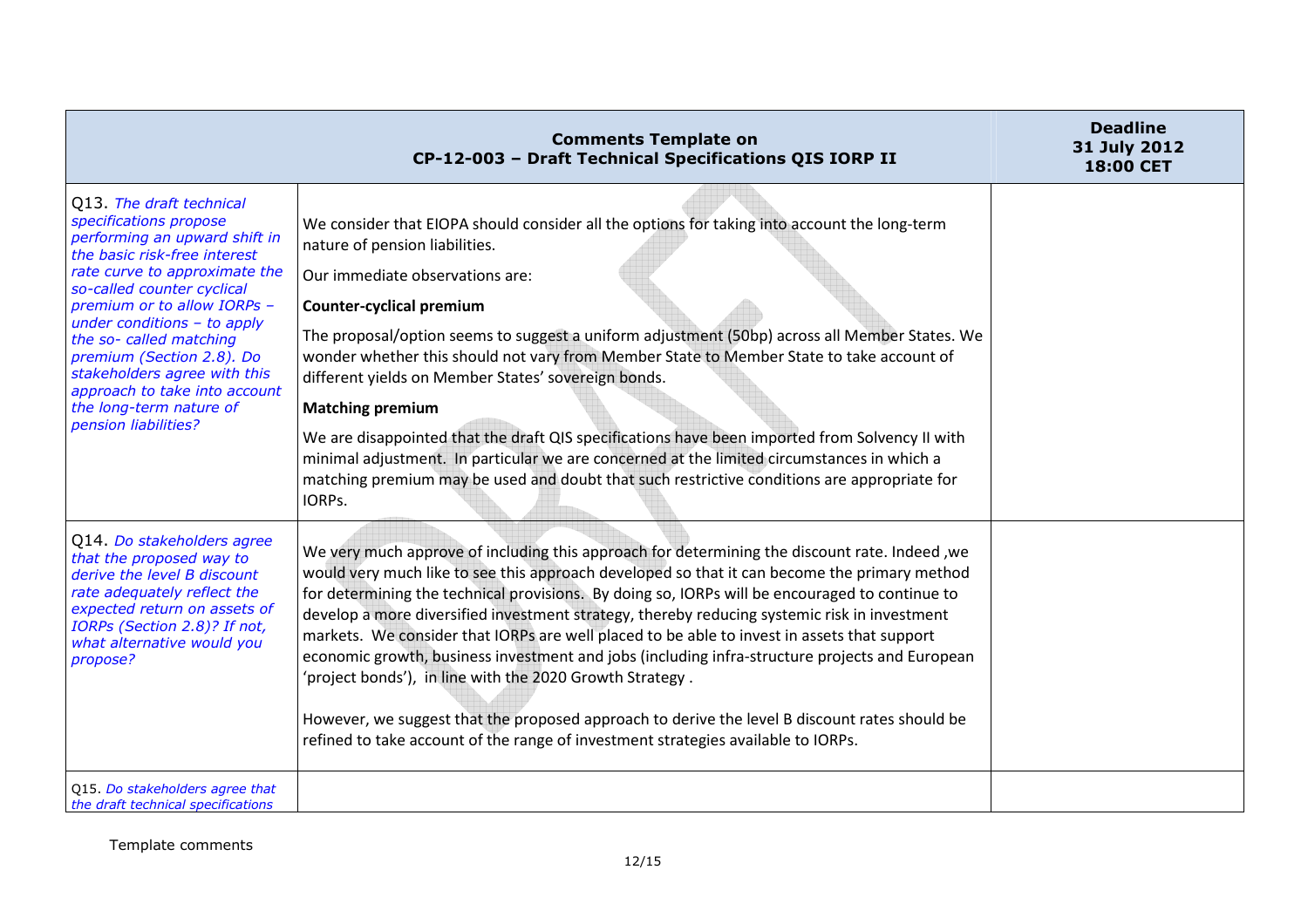|                                                                                                                                                                                                                                                                                                                                                                                                              | <b>Comments Template on</b><br>CP-12-003 - Draft Technical Specifications QIS IORP II                                                                                                                                                                                                                                                                                                                                                                                                                                                                                                                                                                                                                                                           | <b>Deadline</b><br>31 July 2012<br><b>18:00 CET</b> |
|--------------------------------------------------------------------------------------------------------------------------------------------------------------------------------------------------------------------------------------------------------------------------------------------------------------------------------------------------------------------------------------------------------------|-------------------------------------------------------------------------------------------------------------------------------------------------------------------------------------------------------------------------------------------------------------------------------------------------------------------------------------------------------------------------------------------------------------------------------------------------------------------------------------------------------------------------------------------------------------------------------------------------------------------------------------------------------------------------------------------------------------------------------------------------|-----------------------------------------------------|
| specify a fixed yearly percentage<br>of respectively 2% and 3% for<br>the expected inflation rate and<br>salary growth? Or should IORPs<br>also be allowed to expected<br>inflation implied by financial<br>markets? Could you explain?                                                                                                                                                                      | It is apparent, that these variables were picked arbitrarily. Their fixing is in stark contrast to the<br>intricate approach adopted in other areas of the specification in the name of achieving market<br>consistency. We would even state that doing so renders the whole regulatory construction<br>obsolete, because the model is thereby simply rendered inconsistent.<br>We strongly believe that significantly more work is required here.                                                                                                                                                                                                                                                                                              |                                                     |
| Q16. Do stakeholders believe<br>that the description of the<br><b>SCR in Chapter 3 is</b><br>sufficiently clear and<br>understandable to enable<br>participants in the QIS to<br>perform the necessary<br>calculations?                                                                                                                                                                                      | Although we recognise that a formulaic approach to all intricate details of the SCR is difficult, we<br>consider that a rather less detailed approach would be more appropriate, in particular, focusing<br>on the simplifications. Based on our experience in helping insurers understand and implement<br>the requirements of Solvency II, we believe that the level of asset information is too detailed.<br>Thus, for example, for the calculation of the Market Spread Risk within the SCR, the relevant<br>information is required on a bond-by-bond basis, something only the largest of funds will have<br>readily available.<br>As already mentioned, we believe that worthwhile simplifications could be made in many other<br>areas. |                                                     |
| Q17. Do stakeholders believe that<br>the risks IORPs are facing are<br>adequately reflected in the<br>calculation of the SCR and MCR<br>(Chapter 3 and 4)? Are there in<br>the stakeholders' view any risks<br>being considered that are not<br>material and could be excluded<br>from the technical specifications?<br>Are there other risks that should<br>be considered in the calculation of<br>the SCR? | As mentioned in our general comments at outset, we consider calculating the SCR and MCR to<br>have little benefit and significant cost, particularly as the 'ladder' of intervention' is not specified<br>and a definition of appropriate own funds is not part of the QIS specification (in contrast to QIS5<br>as part of Solvency II).                                                                                                                                                                                                                                                                                                                                                                                                       |                                                     |
| Q18. Do stakeholders believe                                                                                                                                                                                                                                                                                                                                                                                 | As already mentioned, we believe that loss-absorbing capacity can be taken into account much                                                                                                                                                                                                                                                                                                                                                                                                                                                                                                                                                                                                                                                    |                                                     |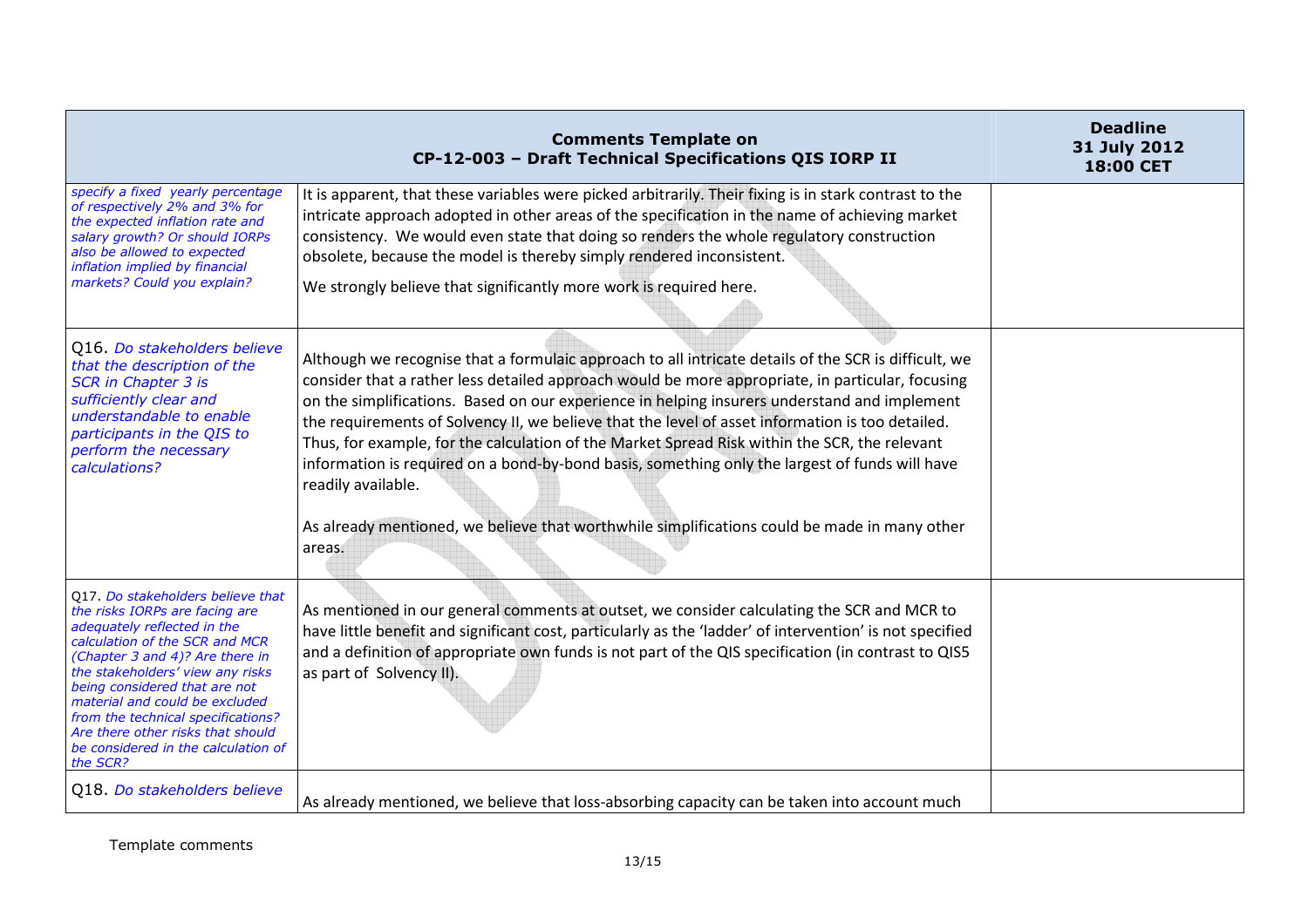|                                                                                                                                                                                                                                                                                                                                                                                    | <b>Comments Template on</b><br>CP-12-003 - Draft Technical Specifications QIS IORP II                                                                                                                                                                                                                                                                                                                                                                                                                                                                                    | <b>Deadline</b><br>31 July 2012<br>18:00 CET |
|------------------------------------------------------------------------------------------------------------------------------------------------------------------------------------------------------------------------------------------------------------------------------------------------------------------------------------------------------------------------------------|--------------------------------------------------------------------------------------------------------------------------------------------------------------------------------------------------------------------------------------------------------------------------------------------------------------------------------------------------------------------------------------------------------------------------------------------------------------------------------------------------------------------------------------------------------------------------|----------------------------------------------|
| that the way the loss-<br>absorbing capacity of<br>adjustment mechanisms and<br>security mechanisms is taken<br>into account in the calculation<br>of the SCR (Section 3.2) is<br>adequate?                                                                                                                                                                                        | more simply and adequately.<br>However, even within the presented framework of the QIS, many questions remain unanswered.<br>In particular, should the existence of a sponsor (with sufficient capacity to pay) and a sufficiently<br>strong pension protection system result in an SCR of zero, as it is indicated in HBS.6.87 (and<br>HBS.6.56)? If this is the case and known a priori is it, in such a situation, still desirable to do<br>tedious calculations at potentially very high costs, just to compute a result that is known in<br>advance?                |                                              |
| Q19. Do stakeholders believe that<br>the calculation of SCR in the<br>Operational risk module (Section<br>3.3) is adequate for IORPs?                                                                                                                                                                                                                                              | Even though the operational risk module is a comparatively small element of the overall SCR, we<br>believe it too is 'over-engineered', representing another component pointing to misleading<br>precision.                                                                                                                                                                                                                                                                                                                                                              |                                              |
| Q20. Do stakeholders believe that<br>the simplifications provided for<br>the calculation of the SCR (for<br>spread risk on bonds in section<br>3.5, value of collateral in section<br>3.6 and mortality, longevity,<br>benefit option and catastrophe<br>risk in section 3.7) are adequate?<br>Do stakeholders have any<br>concrete suggestions for<br>additional simplifications? | The proposed simplification for the longevity risk calculation in SCR 7.33 appears to be an<br>excessively conservative reflection of the change in liability due to a longevity shock.<br>In our view, the application of the benefit option risk sub-module needs to be clarified for IORPs.<br>In particular, it is not clear how benefit options such as commutation of pension for a cash sum at<br>retirement are to be taken into account. The lack of clarity arises because the wording used has<br>been drafted in an insurance, rather than an IORP, context. |                                              |
| Q21. Do stakeholders believe that<br>the treatment of sponsor default<br>risk in the counterparty default<br>risk module of the SCR calculation<br>(Section 3.6) is appropriate? If<br>not, what improvements would<br>stakeholders suggest?<br>Q22. Do stakeholders believe that                                                                                                  | No. In particular we consider that the 50% sponsor support is arbitrary. It fails to capture the<br>multi-dimensional nature of sponsor support and therefore risks substantially misleading results.                                                                                                                                                                                                                                                                                                                                                                    |                                              |